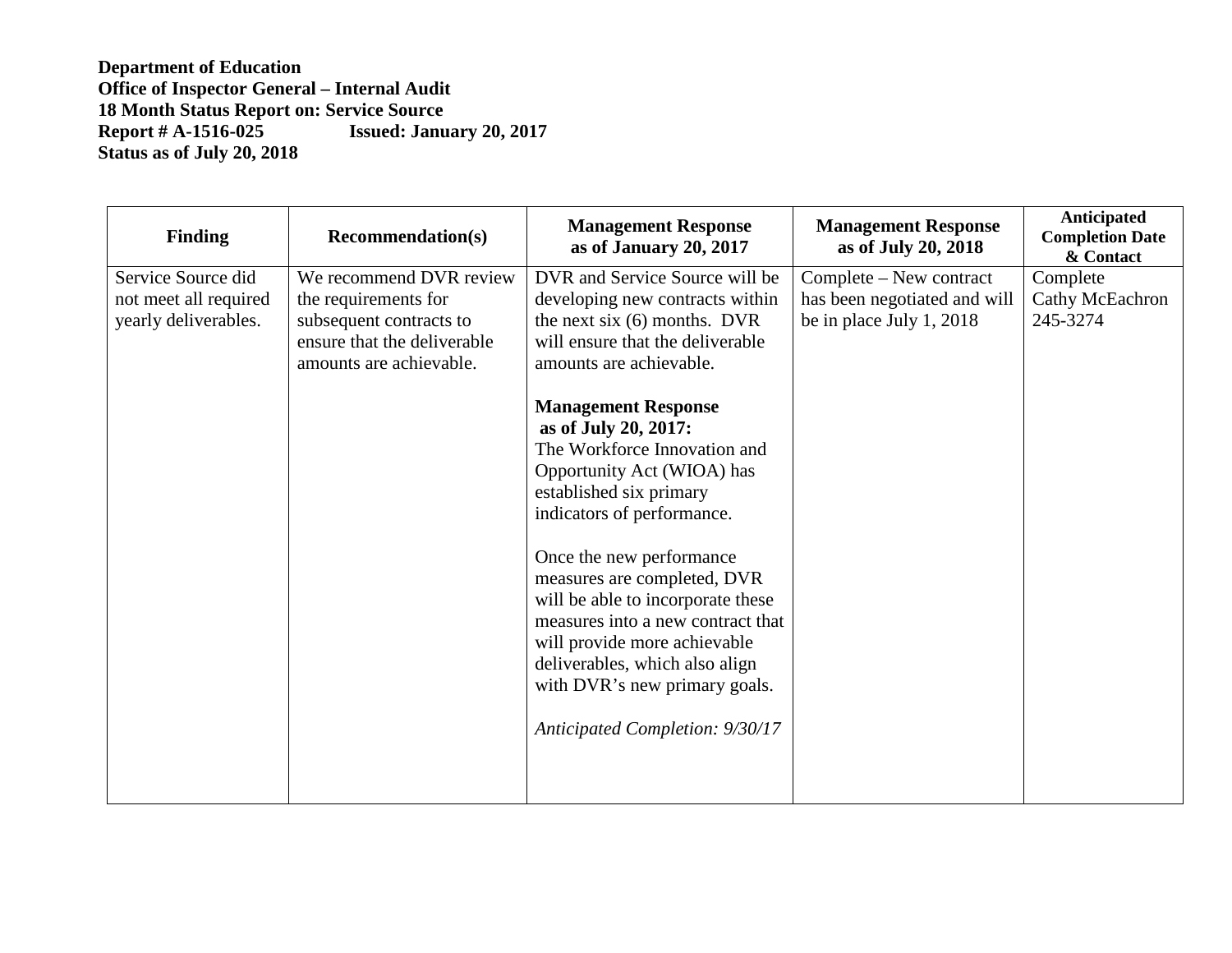| <b>Finding</b>                                                      | <b>Recommendation(s)</b>                                                                                                                                                                                                                                                                                                         | <b>Management Response</b><br>as of January 20, 2017                                                                                                                                                                                                                                                                                                                                 | <b>Management Response</b><br>as of July 20, 2018                                   | Anticipated<br><b>Completion Date</b><br>& Contact |
|---------------------------------------------------------------------|----------------------------------------------------------------------------------------------------------------------------------------------------------------------------------------------------------------------------------------------------------------------------------------------------------------------------------|--------------------------------------------------------------------------------------------------------------------------------------------------------------------------------------------------------------------------------------------------------------------------------------------------------------------------------------------------------------------------------------|-------------------------------------------------------------------------------------|----------------------------------------------------|
|                                                                     |                                                                                                                                                                                                                                                                                                                                  | <b>Management Response</b><br>as of January 20, 2018:<br>The new contracts are in<br>negotiation stage with the DVR<br>and Service Source.<br>Target date for finalizing draft<br>contract is January 30, 2018.<br>Contract execution set for July 1,<br>2018.                                                                                                                       |                                                                                     |                                                    |
| DVR omitted a<br>penalty from<br>Amendment #1,<br>Contract #14-135. | We recommend DVR<br>improve their amendment<br>review process to ensure all<br>contractual requirements,<br>penalties, and deliverables<br>are accurately included in<br>amendments prior to<br>approval and execution. We<br>also recommend DVR ensure<br>the appropriate penalties are<br>included in all future<br>contracts. | DVR and Service Source will be<br>developing new contracts within<br>the next six $(6)$ months. Desk<br>procedures and monitoring tools<br>will be created to improve the<br>amendment review process. The<br>new contracts will include the<br>appropriate financial<br>consequences as needed.<br><b>Management Response</b><br>as of July 20, 2017:<br>Review process - Completed | Complete – New contract<br>has been negotiated and will<br>be in place July 1, 2018 | Complete<br>Cathy McEachron<br>245-3274            |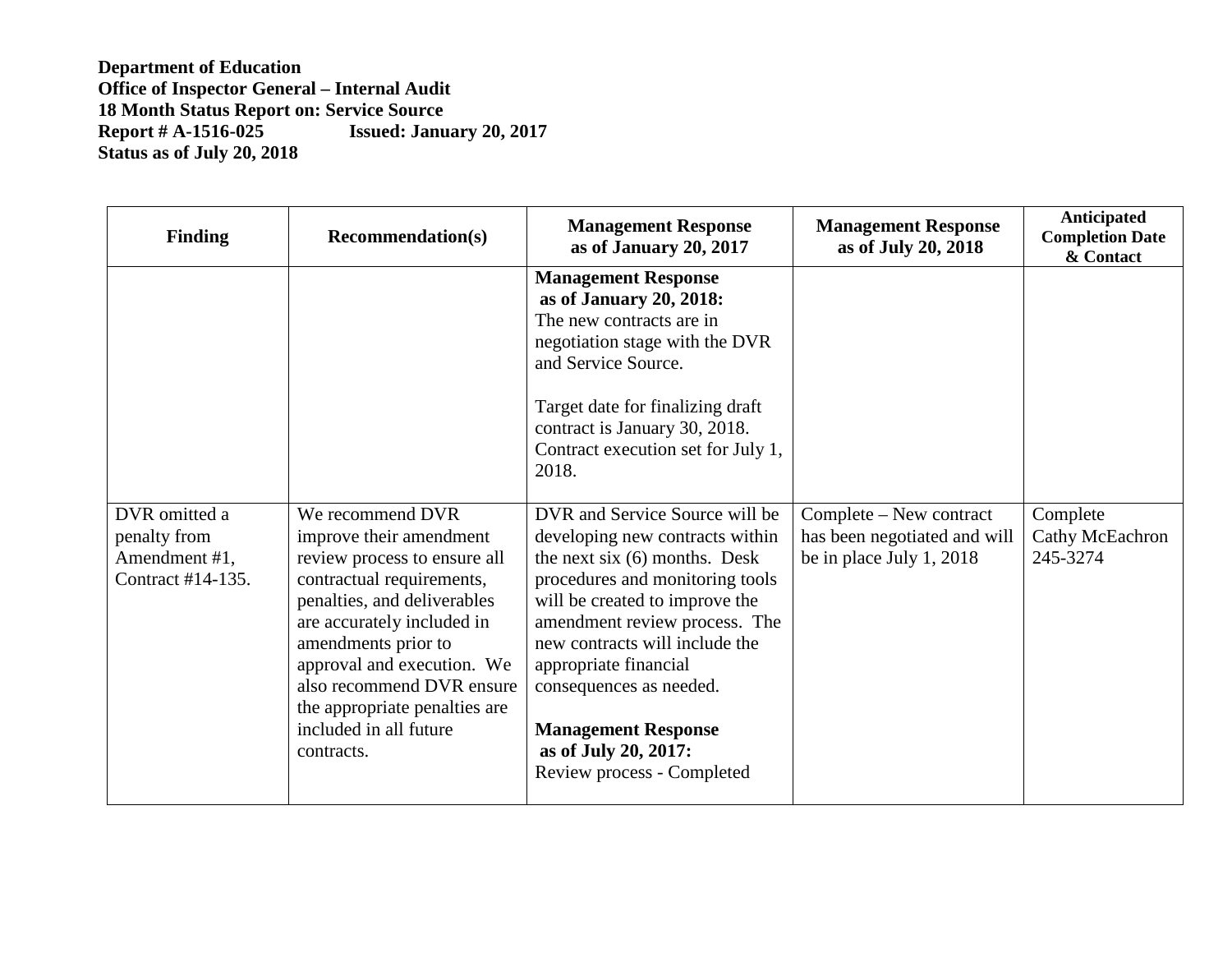| <b>Finding</b> | <b>Recommendation(s)</b> | <b>Management Response</b><br>as of January 20, 2017                                                                                                                      | <b>Management Response</b><br>as of July 20, 2018 | Anticipated<br><b>Completion Date</b><br>& Contact |
|----------------|--------------------------|---------------------------------------------------------------------------------------------------------------------------------------------------------------------------|---------------------------------------------------|----------------------------------------------------|
|                |                          | Contract rewrite $-9/30/17$<br><b>Management Response</b><br>as of January 20, 2018:<br>The new contracts are in<br>negotiation stage with the DVR<br>and Service Source. |                                                   |                                                    |
|                |                          | Target date for finalizing draft<br>contract is January 30 2018.<br>Contract execution set for July 1,<br>2018.                                                           |                                                   |                                                    |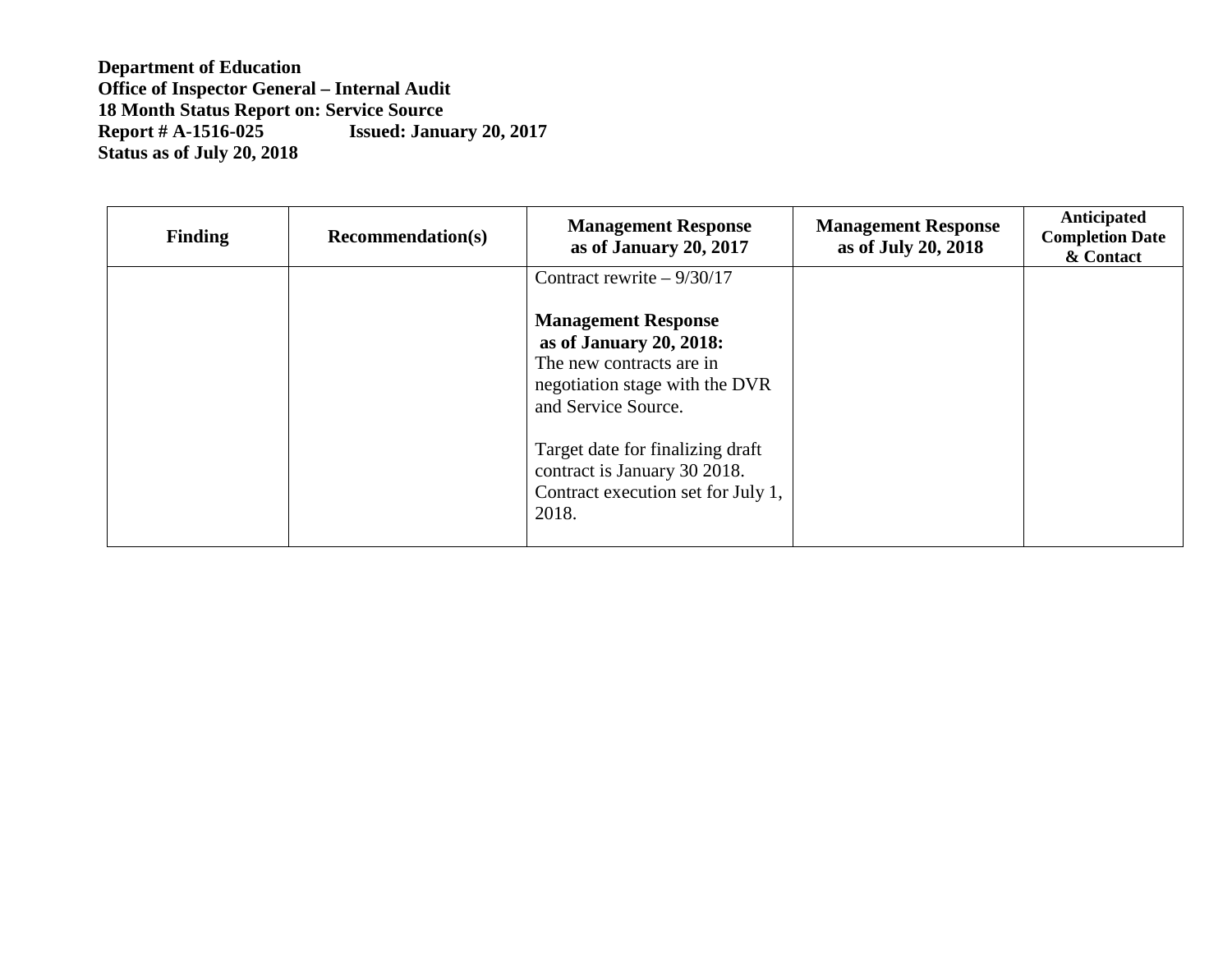| <b>Finding</b>        | <b>Recommendation(s)</b>     | <b>Management Response</b><br>as of January 20, 2017 | <b>Management Response</b><br>as of July 20, 2018 | <b>Anticipated</b><br>Completion<br>Date & Contact |
|-----------------------|------------------------------|------------------------------------------------------|---------------------------------------------------|----------------------------------------------------|
| Service Source did    | We recommend that Service    | Relative to the initial finding, not                 | ServiceSource and DVR                             | Tina Herzik                                        |
| not meet all required | Source enhance its processes | meeting the number of pre-                           | have been negotiating the                         | Vice President                                     |
| yearly deliverables.  | to ensure they meet all      | eligibility determinations, I have                   | new contract over the past                        | of Operations                                      |
|                       | deliverable requirements.    | the following comments, some                         | six months. The contract is                       |                                                    |
|                       |                              | of which we have discussed.                          | now executed as of July 1,                        |                                                    |
|                       |                              | There exists a significant issue                     | 2018. The new contract                            | Completed                                          |
|                       |                              | with DVR performance reports                         | consolidated five previous                        | 7/1/2018                                           |
|                       |                              | wherein the final PBPB reports                       | contracts around the state                        |                                                    |
|                       |                              | we use to reconcile contractual                      | into one contract. The                            |                                                    |
|                       |                              | numbers to not match a number                        | contract language now                             |                                                    |
|                       |                              | of other reports the system                          | allows for ServiceSource to                       |                                                    |
|                       |                              | generates, nor do they match the                     | move vacant positions from                        |                                                    |
|                       |                              | numbers that the DVR                                 | one office to another to                          |                                                    |
|                       |                              | <b>Counselor Analysts document</b>                   | meet the needs of the units                       |                                                    |
|                       |                              | every month relative to                              | without Contract                                  |                                                    |
|                       |                              | performance. I have discussed                        | Amendments in the future.                         |                                                    |
|                       |                              | this with the DVR leadership and                     | The new contract also                             |                                                    |
|                       |                              | one suggestion is that moving                        | allows for the addition of                        |                                                    |
|                       |                              | forward we begin to use the                          | more VR Counselors, an                            |                                                    |
|                       |                              | analyst reports as they have                         | <b>Assistant Project Director</b>                 |                                                    |
|                       |                              | definitively signed off on the                       | for the South Regions, and a                      |                                                    |
|                       |                              | work performed. Region 20A is                        | <b>Consultant Position for Unit</b>               |                                                    |
|                       |                              | a very large unit and we missed                      | 20A, which is the largest                         |                                                    |
|                       |                              | by only 24, having 11 counselor                      | unit in the State.                                |                                                    |
|                       |                              | FTE's and a significantly large                      | ServiceSource has already                         |                                                    |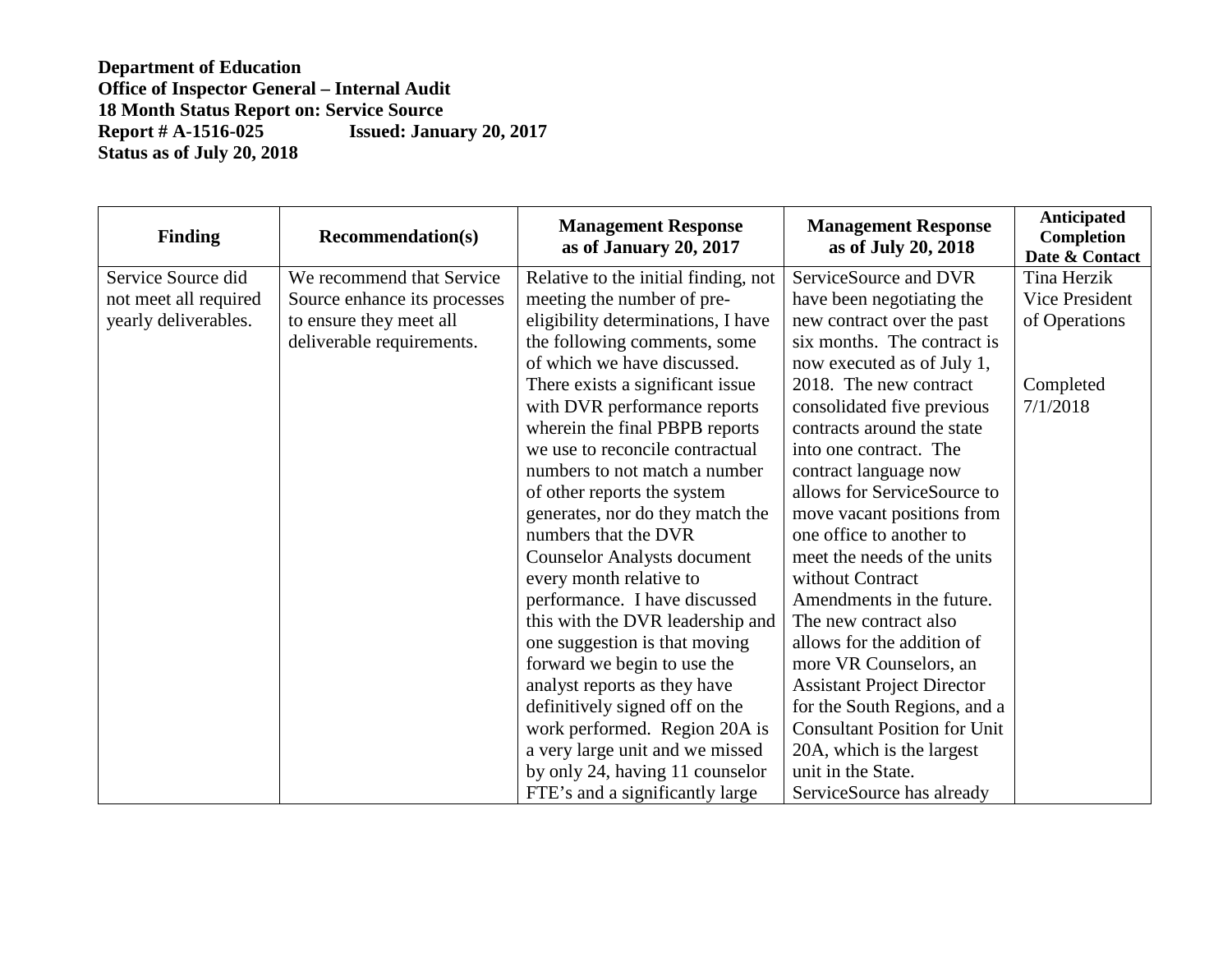| <b>Finding</b> | <b>Recommendation(s)</b> | <b>Management Response</b><br>as of January 20, 2017 | <b>Management Response</b><br>as of July 20, 2018 | <b>Anticipated</b><br>Completion<br>Date & Contact |
|----------------|--------------------------|------------------------------------------------------|---------------------------------------------------|----------------------------------------------------|
|                |                          | goal Region 8H is a different                        | filled the Assistant Project                      |                                                    |
|                |                          | matter as the restructuring of the                   | Director Position as of July                      |                                                    |
|                |                          | unit responsibilities by the then                    | 9, 2018. The Consultant                           |                                                    |
|                |                          | Area Director had a deleterious                      | Position has been posted as                       |                                                    |
|                |                          | effect on our case sizes and                         | well as the Counselor                             |                                                    |
|                |                          | therefore performance, however                       | positions. These positions                        |                                                    |
|                |                          | we have renegotiated some of                         | will be filled within the next                    |                                                    |
|                |                          | our responsibilities in the region                   | 90 days. These additional                         |                                                    |
|                |                          | and in calendar year 2016 we                         | positions will be of great                        |                                                    |
|                |                          | have met the pre-eligibility goal.                   | assistance to our contract in                     |                                                    |
|                |                          | We did miss our goal for pre-                        | assuring that our                                 |                                                    |
|                |                          | eligibility compliance within 60                     | deliverables are met.                             |                                                    |
|                |                          | days in Region 23L, however                          |                                                   |                                                    |
|                |                          | there are mitigating                                 | In our January, 2018 update,                      |                                                    |
|                |                          | circumstances in this region.                        | we discussed negotiating a                        |                                                    |
|                |                          | This region does not have a                          | new Supervisor position for                       |                                                    |
|                |                          | DVR Counselor Analyst on site,                       | our Keys Units. After                             |                                                    |
|                |                          | nor are we staffed for a                             | further discussion, we were                       |                                                    |
|                |                          | supervisory position which                           | unable to fund the                                |                                                    |
|                |                          | necessarily slows down the                           | additional position.                              |                                                    |
|                |                          | review process. I will address                       | However, we were able to                          |                                                    |
|                |                          | this during our next contract                        | negotiate a part time State                       |                                                    |
|                |                          | negotiating session as well as                       | Analyst to serve these units.                     |                                                    |
|                |                          | with the DVR. As noted in your                       | We have also worked out                           |                                                    |
|                |                          | report the number and                                | the schedule of our current                       |                                                    |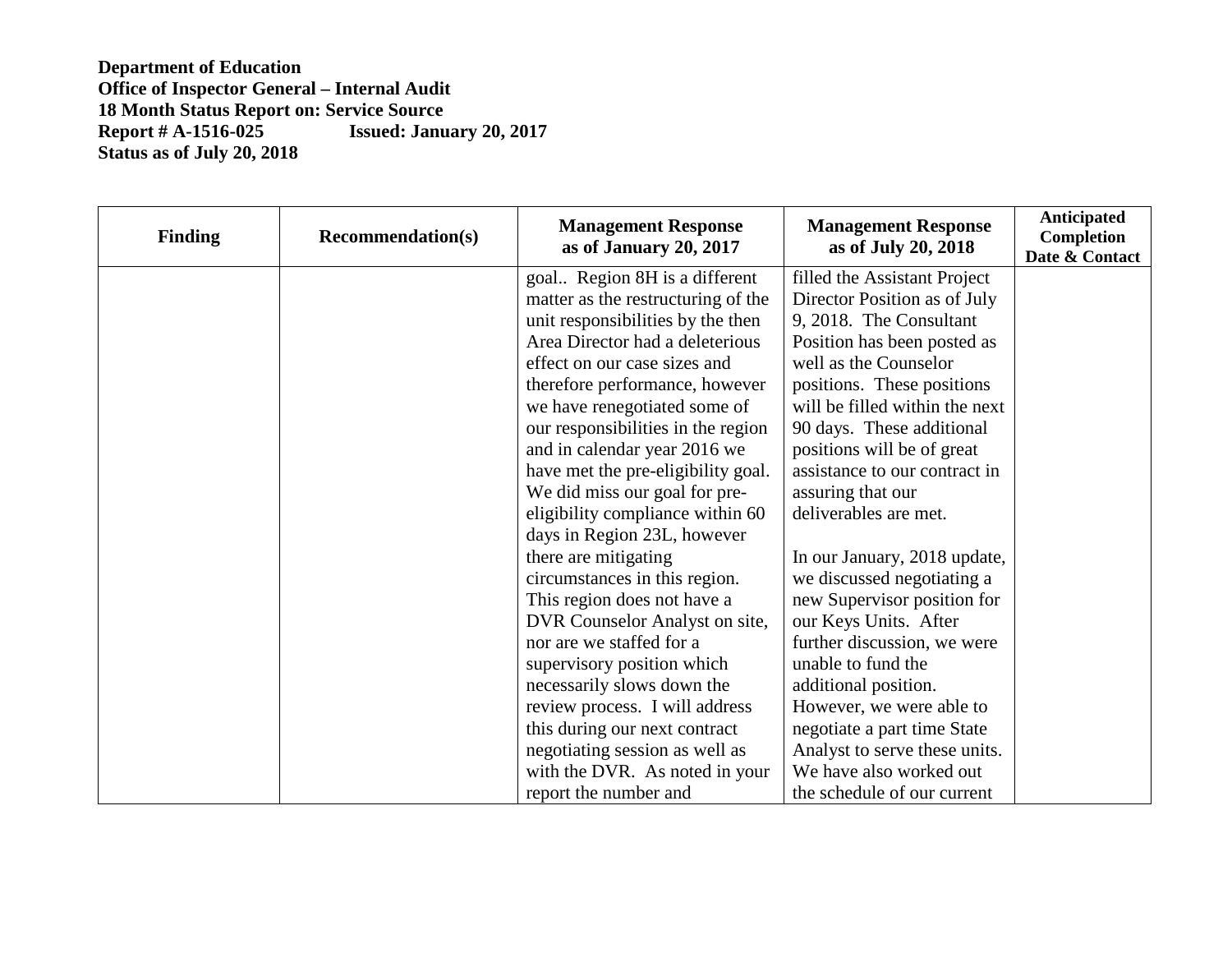| <b>Finding</b> | <b>Recommendation(s)</b> | <b>Management Response</b><br>as of January 20, 2017 | <b>Management Response</b><br>as of July 20, 2018 | <b>Anticipated</b><br>Completion<br>Date & Contact |
|----------------|--------------------------|------------------------------------------------------|---------------------------------------------------|----------------------------------------------------|
|                |                          | percentage of gainful                                | Supervisor for the                                |                                                    |
|                |                          | employment was waived as a                           | appropriate presence in                           |                                                    |
|                |                          | result of changing DVR                               | these units. These units,                         |                                                    |
|                |                          | priorities. We are continually                       | 23L and 230, have made a                          |                                                    |
|                |                          | monitoring our processes and we                      | tremendous improvement in                         |                                                    |
|                |                          | certainly need to come to an                         | their compliance and                              |                                                    |
|                |                          | agreement with the DVR as to                         | performance over the past                         |                                                    |
|                |                          | which numbers are the most                           | six months.                                       |                                                    |
|                |                          | reliable and accurate. Too,                          |                                                   |                                                    |
|                |                          | where there are inequities                           | There are no longer any                           |                                                    |
|                |                          | relative to our meeting certain                      | issues with accurate data                         |                                                    |
|                |                          | goals, these need to be addressed                    | collection in the RIMS                            |                                                    |
|                |                          | and discussed with the DVR. In                       | system. The Bureau has                            |                                                    |
|                |                          | regions where timeframes were                        | worked out a way to send us                       |                                                    |
|                |                          | not met ServiceSource needs to                       | our correct data monthly,                         |                                                    |
|                |                          | review our own alert parameters                      | and this has been working                         |                                                    |
|                |                          | to managers to more effectively                      | out for our monthly                               |                                                    |
|                |                          | manage these outcomes.                               | recording.                                        |                                                    |
|                |                          | Significant to the 90 day IPE                        |                                                   |                                                    |
|                |                          | goals that were missed, in the                       | The Bureau agreed to a                            |                                                    |
|                |                          | regions where we currently                           | meeting on July 13, 2018 of                       |                                                    |
|                |                          | operate the DVR also did not                         | all of the parties on the                         |                                                    |
|                |                          | meet this goal. In several                           | ServiceSource and State                           |                                                    |
|                |                          | regions we were only off by 2-3                      | side that work with the                           |                                                    |
|                |                          | percentage points and surpassed                      | contract to go over all of the                    |                                                    |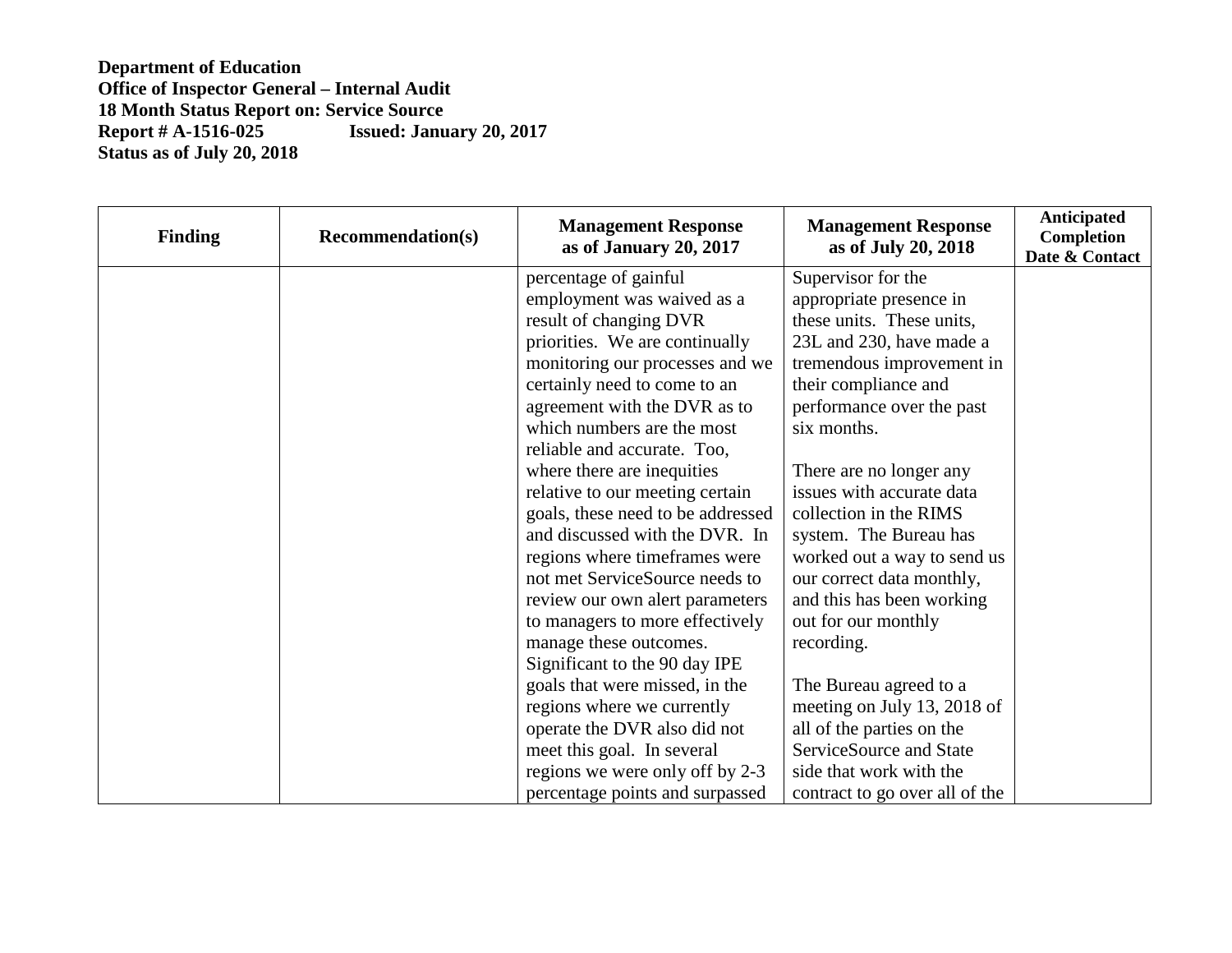| <b>Finding</b> | <b>Recommendation(s)</b> | <b>Management Response</b><br>as of January 20, 2017                                                                                                                                                                                                                                                                                                                                                                                                                                                                                                                                                                                                                                                                                                                          | <b>Management Response</b><br>as of July 20, 2018                                                                                                                                                                                                                                                | <b>Anticipated</b><br>Completion<br>Date & Contact |
|----------------|--------------------------|-------------------------------------------------------------------------------------------------------------------------------------------------------------------------------------------------------------------------------------------------------------------------------------------------------------------------------------------------------------------------------------------------------------------------------------------------------------------------------------------------------------------------------------------------------------------------------------------------------------------------------------------------------------------------------------------------------------------------------------------------------------------------------|--------------------------------------------------------------------------------------------------------------------------------------------------------------------------------------------------------------------------------------------------------------------------------------------------|----------------------------------------------------|
|                |                          | the DVR area average<br>performance. This measure is<br>extremely difficult to track on a<br>regional and monthly basis and<br>we are dependent on DVR<br>reports which come out monthly.<br>Too, the RIMS system does not<br>asterisk an appropriate waiver as<br>it does for 60-day acceptance<br>waivers, so there is a question of<br>how the compliance count<br>calculates. Additionally, we<br>cannot track individual employee<br>compliance as the system does<br>not report on this, so it is not<br>possible to initiate corrective<br>action on those individuals who<br>are most deficient in this area in<br>the unit. This is definitively an<br>issue where we will ask to have<br>this measure removed from our<br>contract in our upcoming<br>negotiations. | new contract language and<br>responsibilities. The State<br>Analysts were present, and<br>the four-business day rule<br>was addressed again for the<br>future flow of casework<br>approval. This meeting was<br>very helpful to ensure we<br>are all working together<br>under the new contract. |                                                    |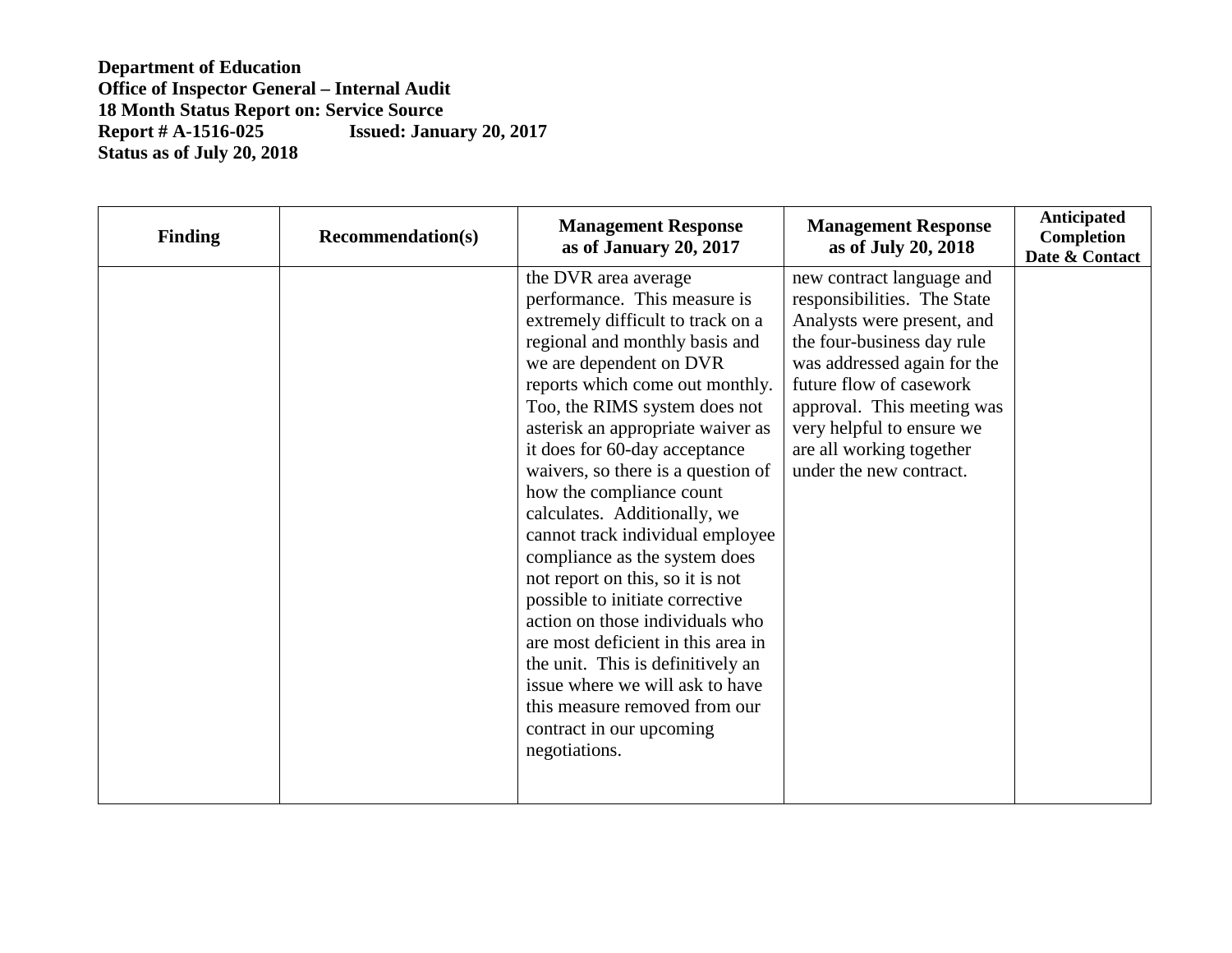| <b>Finding</b> | <b>Recommendation(s)</b> | <b>Management Response</b><br>as of January 20, 2017                                                                                                                                                                                                                                                                                                                                                                                                                                                                                                                                                                                                                                                           | <b>Management Response</b><br>as of July 20, 2018 | Anticipated<br>Completion<br>Date & Contact |
|----------------|--------------------------|----------------------------------------------------------------------------------------------------------------------------------------------------------------------------------------------------------------------------------------------------------------------------------------------------------------------------------------------------------------------------------------------------------------------------------------------------------------------------------------------------------------------------------------------------------------------------------------------------------------------------------------------------------------------------------------------------------------|---------------------------------------------------|---------------------------------------------|
|                |                          | <b>Management Response</b><br>as of July 20, 2017<br>Relative to the first point,<br>performance deliverables are<br>different across several<br>contracts. As per WIOA the<br>performance indicators will<br>change, along with the DVR<br>RSA 911 report to our federal<br>partners. This will probably<br>clarify some of the discrepancies<br>in reporting. We are also<br>addressing through negotiations<br>some of the staffing issues which<br>will rectify some of these<br>problems. Negotiations are on-<br>going at this time. Through<br>quality review we have also<br>addressed some of the timeframe<br>parameters which have<br>improved; this is on-going.<br>Anticipated Completion: 1/1/18 |                                                   |                                             |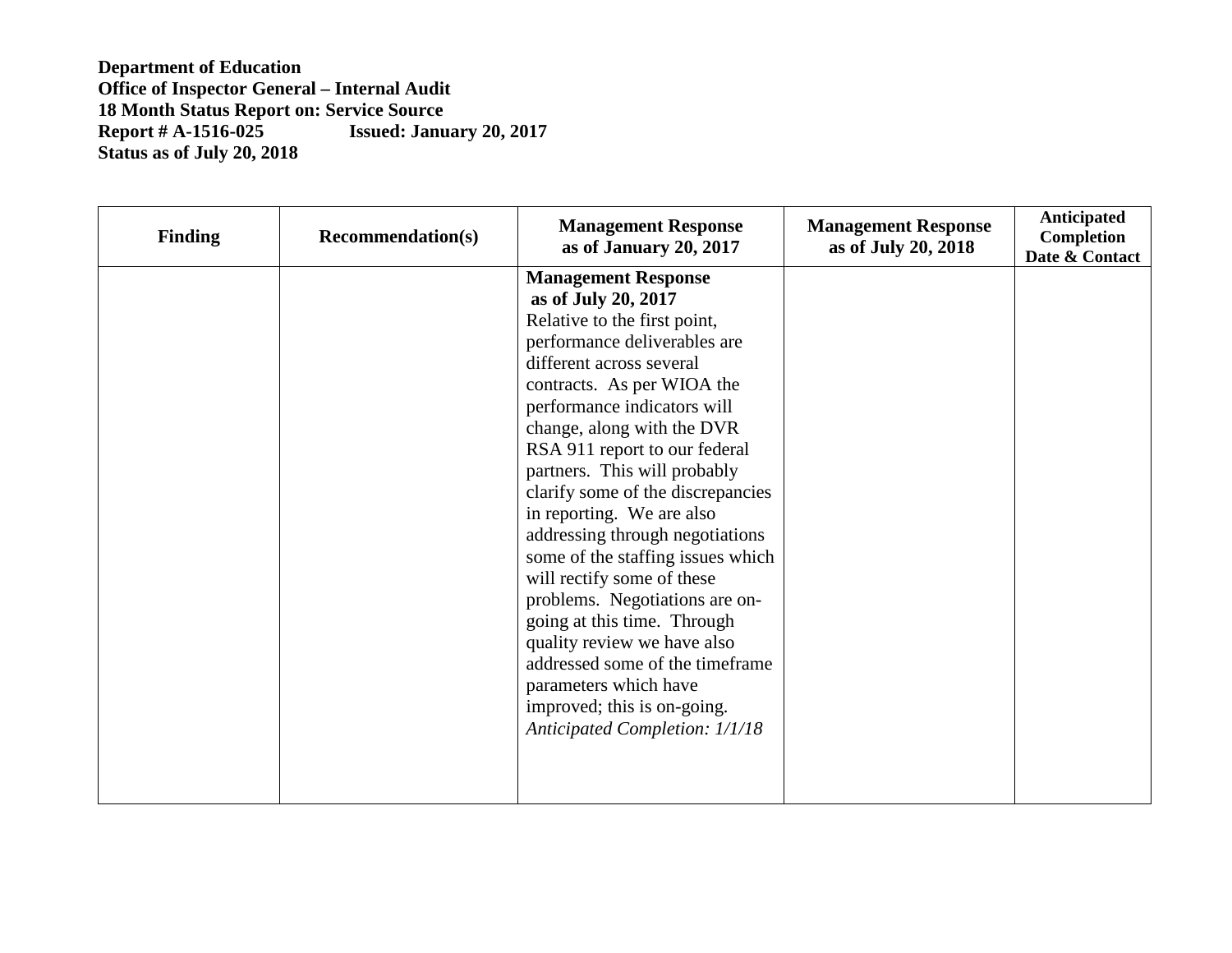| <b>Finding</b> | <b>Recommendation(s)</b> | <b>Management Response</b><br>as of January 20, 2017 | <b>Management Response</b><br>as of July 20, 2018 | Anticipated<br>Completion<br>Date & Contact |
|----------------|--------------------------|------------------------------------------------------|---------------------------------------------------|---------------------------------------------|
|                |                          | <b>Management Response as of</b>                     |                                                   |                                             |
|                |                          | <b>January 20, 2018</b>                              |                                                   |                                             |
|                |                          | This responder has taken over                        |                                                   |                                             |
|                |                          | the Project Director position as                     |                                                   |                                             |
|                |                          | of $9/4/17$ . I worked as the                        |                                                   |                                             |
|                |                          | <b>Assistant Project Director with</b>               |                                                   |                                             |
|                |                          | Steve Palumbo prior to my                            |                                                   |                                             |
|                |                          | recent appointment, so I was                         |                                                   |                                             |
|                |                          | involved in these processes.                         |                                                   |                                             |
|                |                          | ServiceSource is currently                           |                                                   |                                             |
|                |                          | involved with contract                               |                                                   |                                             |
|                |                          | negotiations with DVR to add                         |                                                   |                                             |
|                |                          | key positions that will assist with                  |                                                   |                                             |
|                |                          | timeliness, compliance, and                          |                                                   |                                             |
|                |                          | overall flow of the casework                         |                                                   |                                             |
|                |                          | approval, leading to more                            |                                                   |                                             |
|                |                          | accurate outcomes. An open                           |                                                   |                                             |
|                |                          | discussion under the current                         |                                                   |                                             |
|                |                          | contract negotiations involves                       |                                                   |                                             |
|                |                          | contract language that would                         |                                                   |                                             |
|                |                          | allow for ServiceSource to move                      |                                                   |                                             |
|                |                          | vacant positions from one office                     |                                                   |                                             |
|                |                          | to another to meet the needs of                      |                                                   |                                             |
|                |                          | units without Contract                               |                                                   |                                             |
|                |                          | Amendments in the future. Over                       |                                                   |                                             |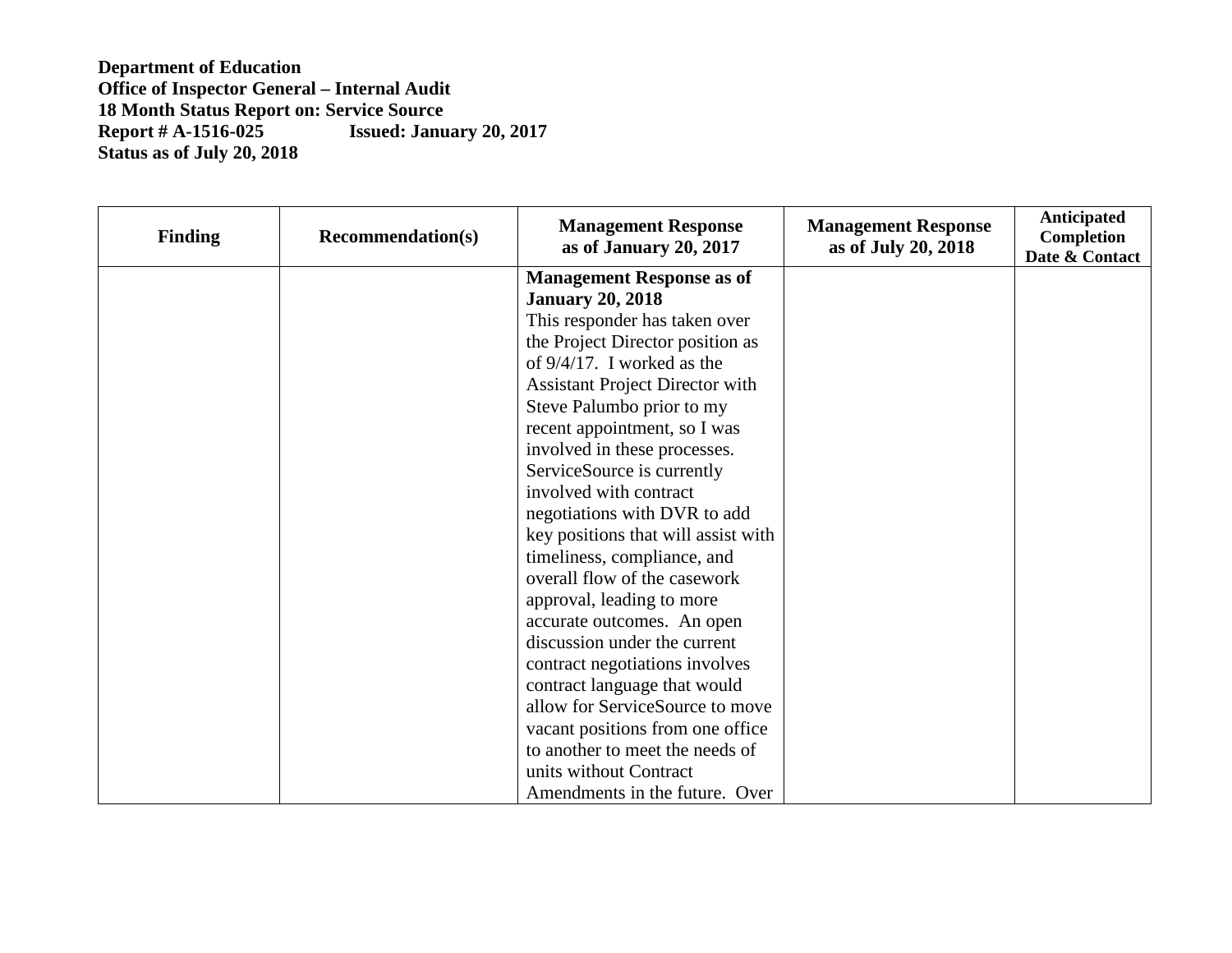| <b>Finding</b> | <b>Recommendation(s)</b> | <b>Management Response</b><br>as of January 20, 2017 | <b>Management Response</b><br>as of July 20, 2018 | <b>Anticipated</b><br>Completion<br>Date & Contact |
|----------------|--------------------------|------------------------------------------------------|---------------------------------------------------|----------------------------------------------------|
|                |                          | the past twelve months, current                      |                                                   |                                                    |
|                |                          | Director has worked with a team                      |                                                   |                                                    |
|                |                          | of DVR Private Supervisors to                        |                                                   |                                                    |
|                |                          | assist regions 23L and 23O with                      |                                                   |                                                    |
|                |                          | their challenges in meeting their                    |                                                   |                                                    |
|                |                          | deliverables and meeting the                         |                                                   |                                                    |
|                |                          | State's expectations. These units                    |                                                   |                                                    |
|                |                          | have improved with these extra                       |                                                   |                                                    |
|                |                          | supports. The proposed new                           |                                                   |                                                    |
|                |                          | contract would include a                             |                                                   |                                                    |
|                |                          | Supervisor position in the Keys                      |                                                   |                                                    |
|                |                          | 23L and the Area would then                          |                                                   |                                                    |
|                |                          | provide a part time State Analyst                    |                                                   |                                                    |
|                |                          | for assistance in this region.                       |                                                   |                                                    |
|                |                          | Training and monitoring is                           |                                                   |                                                    |
|                |                          | difficult in this area based on the                  |                                                   |                                                    |
|                |                          | distance of these offices from                       |                                                   |                                                    |
|                |                          | their current Supervisor. All                        |                                                   |                                                    |
|                |                          | cases have had to be sent by mail                    |                                                   |                                                    |
|                |                          | to be approved under the current                     |                                                   |                                                    |
|                |                          | contract by the State Analyst in                     |                                                   |                                                    |
|                |                          | the Unit 230. This has resulted                      |                                                   |                                                    |
|                |                          | in some cases being approved                         |                                                   |                                                    |
|                |                          | late and management of                               |                                                   |                                                    |
|                |                          | casework being delayed. These                        |                                                   |                                                    |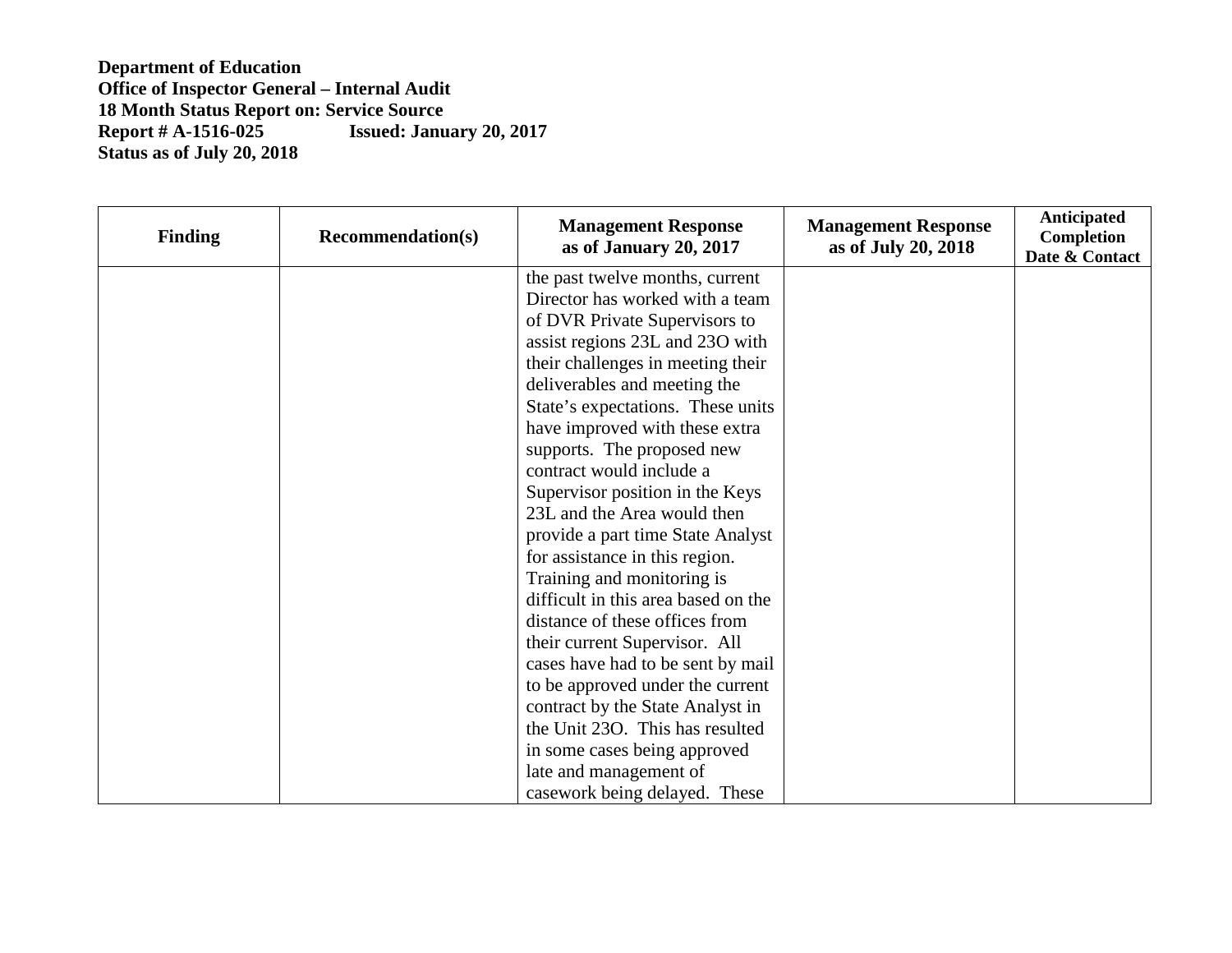| <b>Finding</b> | <b>Recommendation(s)</b> | <b>Management Response</b><br>as of January 20, 2017 | <b>Management Response</b><br>as of July 20, 2018 | <b>Anticipated</b><br>Completion<br>Date & Contact |
|----------------|--------------------------|------------------------------------------------------|---------------------------------------------------|----------------------------------------------------|
|                |                          | new positions with reduce                            |                                                   |                                                    |
|                |                          | turnaround time on approvals,                        |                                                   |                                                    |
|                |                          | improving compliance and                             |                                                   |                                                    |
|                |                          | providing more oversight.                            |                                                   |                                                    |
|                |                          | <b>Current Director has continued</b>                |                                                   |                                                    |
|                |                          | also acting as Assistant Project                     |                                                   |                                                    |
|                |                          | Director for the Southern Units                      |                                                   |                                                    |
|                |                          | until the new Position of                            |                                                   |                                                    |
|                |                          | <b>Assistant Project Director is</b>                 |                                                   |                                                    |
|                |                          | added under the new contract.                        |                                                   |                                                    |
|                |                          | The previous position was filled,                    |                                                   |                                                    |
|                |                          | and this position is currently                       |                                                   |                                                    |
|                |                          | supporting the Northern Units.                       |                                                   |                                                    |
|                |                          | Having that extra oversight over                     |                                                   |                                                    |
|                |                          | the past three months has been a                     |                                                   |                                                    |
|                |                          | great asset to the program. The                      |                                                   |                                                    |
|                |                          | second position will be a great                      |                                                   |                                                    |
|                |                          | asset to assist with the Southern                    |                                                   |                                                    |
|                |                          | offices as well. We have also                        |                                                   |                                                    |
|                |                          | requested an additional position                     |                                                   |                                                    |
|                |                          | in our largest unit 20A for a                        |                                                   |                                                    |
|                |                          | Consultant position. This unit                       |                                                   |                                                    |
|                |                          | has one of the largest caseloads                     |                                                   |                                                    |
|                |                          | in the State of Florida with two                     |                                                   |                                                    |
|                |                          | acting Counselor Analysts to                         |                                                   |                                                    |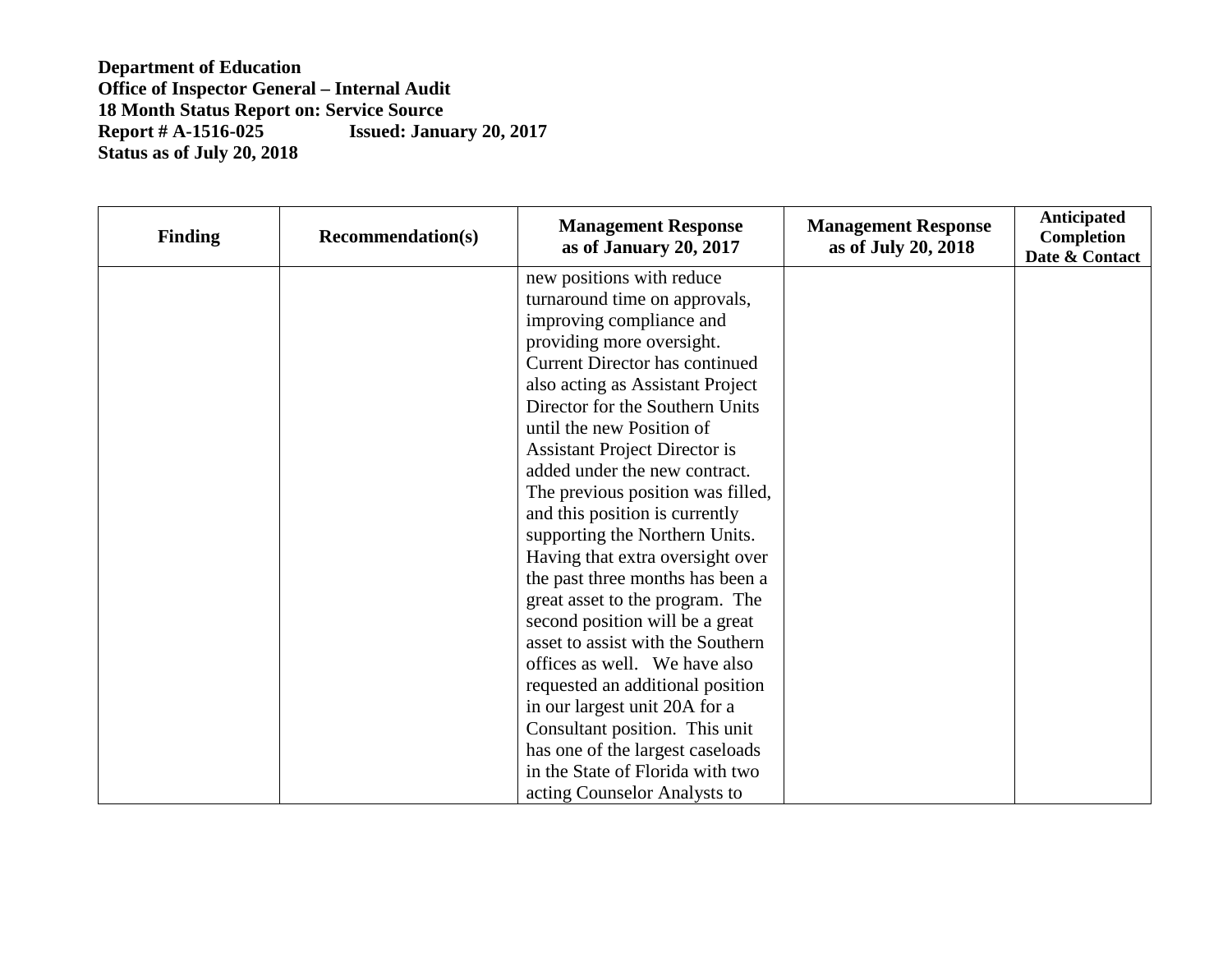| <b>Finding</b> | <b>Recommendation(s)</b> | <b>Management Response</b><br>as of January 20, 2017 | <b>Management Response</b><br>as of July 20, 2018 | Anticipated<br>Completion<br>Date & Contact |
|----------------|--------------------------|------------------------------------------------------|---------------------------------------------------|---------------------------------------------|
|                |                          | support. There is only one Unit                      |                                                   |                                             |
|                |                          | Supervisor supporting four                           |                                                   |                                             |
|                |                          | county offices. This consultant                      |                                                   |                                             |
|                |                          | will be of assistance to the                         |                                                   |                                             |
|                |                          | Supervisor in maintaining                            |                                                   |                                             |
|                |                          | compliance, training, and any                        |                                                   |                                             |
|                |                          | other additional supports needed                     |                                                   |                                             |
|                |                          | for this large group. The                            |                                                   |                                             |
|                |                          | contract updates have been                           |                                                   |                                             |
|                |                          | submitted and ServiceSource is                       |                                                   |                                             |
|                |                          | waiting on final approval from                       |                                                   |                                             |
|                |                          | DVR. There are still challenges                      |                                                   |                                             |
|                |                          | with accurate data collection in                     |                                                   |                                             |
|                |                          | some of the measured areas with                      |                                                   |                                             |
|                |                          | the DVR RIMS system. We                              |                                                   |                                             |
|                |                          | have had some issues over the                        |                                                   |                                             |
|                |                          | past twelve months in some of                        |                                                   |                                             |
|                |                          | the offices with Field Services                      |                                                   |                                             |
|                |                          | <b>Operating Procedure that</b>                      |                                                   |                                             |
|                |                          | requires State Counselor                             |                                                   |                                             |
|                |                          | Analysts to approve casework                         |                                                   |                                             |
|                |                          | within 4 business days. This has                     |                                                   |                                             |
|                |                          | led to some compliance issues in                     |                                                   |                                             |
|                |                          | some offices. This Project                           |                                                   |                                             |
|                |                          | Director has discussed the need                      |                                                   |                                             |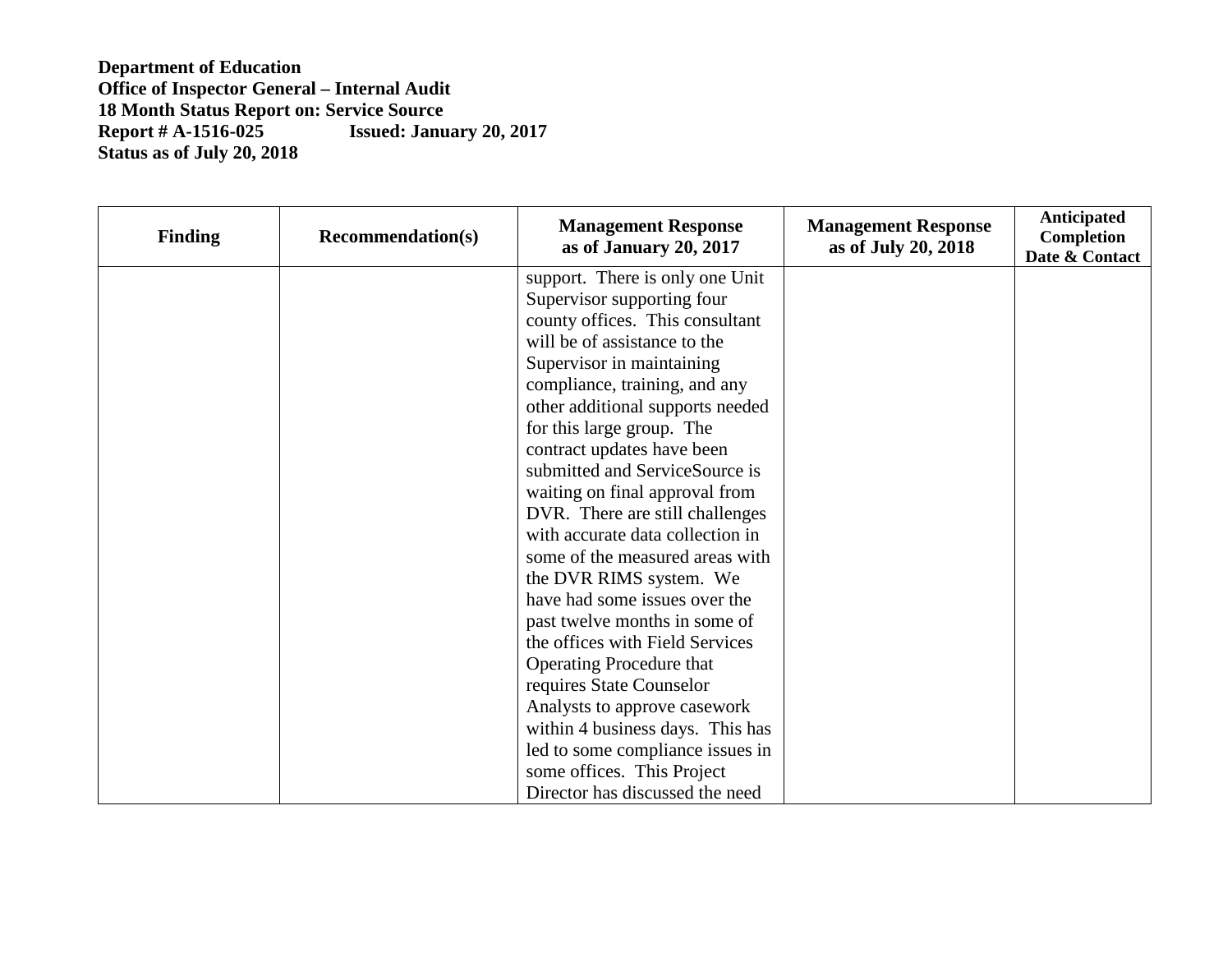| <b>Finding</b> | <b>Recommendation(s)</b> | <b>Management Response</b><br>as of January 20, 2017 | <b>Management Response</b><br>as of July 20, 2018 | <b>Anticipated</b><br>Completion<br>Date & Contact |
|----------------|--------------------------|------------------------------------------------------|---------------------------------------------------|----------------------------------------------------|
|                |                          | for more consistency in these                        |                                                   |                                                    |
|                |                          | positions throughout the state                       |                                                   |                                                    |
|                |                          | with the Area Directors and                          |                                                   |                                                    |
|                |                          | Bureau Chiefs, and we are                            |                                                   |                                                    |
|                |                          | working together to ensure that                      |                                                   |                                                    |
|                |                          | these issues are being resolved.                     |                                                   |                                                    |
|                |                          | We all experienced Natural                           |                                                   |                                                    |
|                |                          | Disasters this past twelve                           |                                                   |                                                    |
|                |                          | months. The Hurricanes in                            |                                                   |                                                    |
|                |                          | September, 2017, closed many                         |                                                   |                                                    |
|                |                          | offices throughout the state for                     |                                                   |                                                    |
|                |                          | different periods of time. During                    |                                                   |                                                    |
|                |                          | the month of the hurricane and in                    |                                                   |                                                    |
|                |                          | some regions into the following                      |                                                   |                                                    |
|                |                          | month, we needed to justify                          |                                                   |                                                    |
|                |                          | some deliverables not being met.                     |                                                   |                                                    |
|                |                          | The Keys offices were closed for                     |                                                   |                                                    |
|                |                          | almost an entire month due to                        |                                                   |                                                    |
|                |                          | storm damage. Many                                   |                                                   |                                                    |
|                |                          | participants moved out of the                        |                                                   |                                                    |
|                |                          | area causing case closures and                       |                                                   |                                                    |
|                |                          | consumer contacts not being able                     |                                                   |                                                    |
|                |                          | to be made in established                            |                                                   |                                                    |
|                |                          | timeframes. Other offices were                       |                                                   |                                                    |
|                |                          | also affected by these storms                        |                                                   |                                                    |